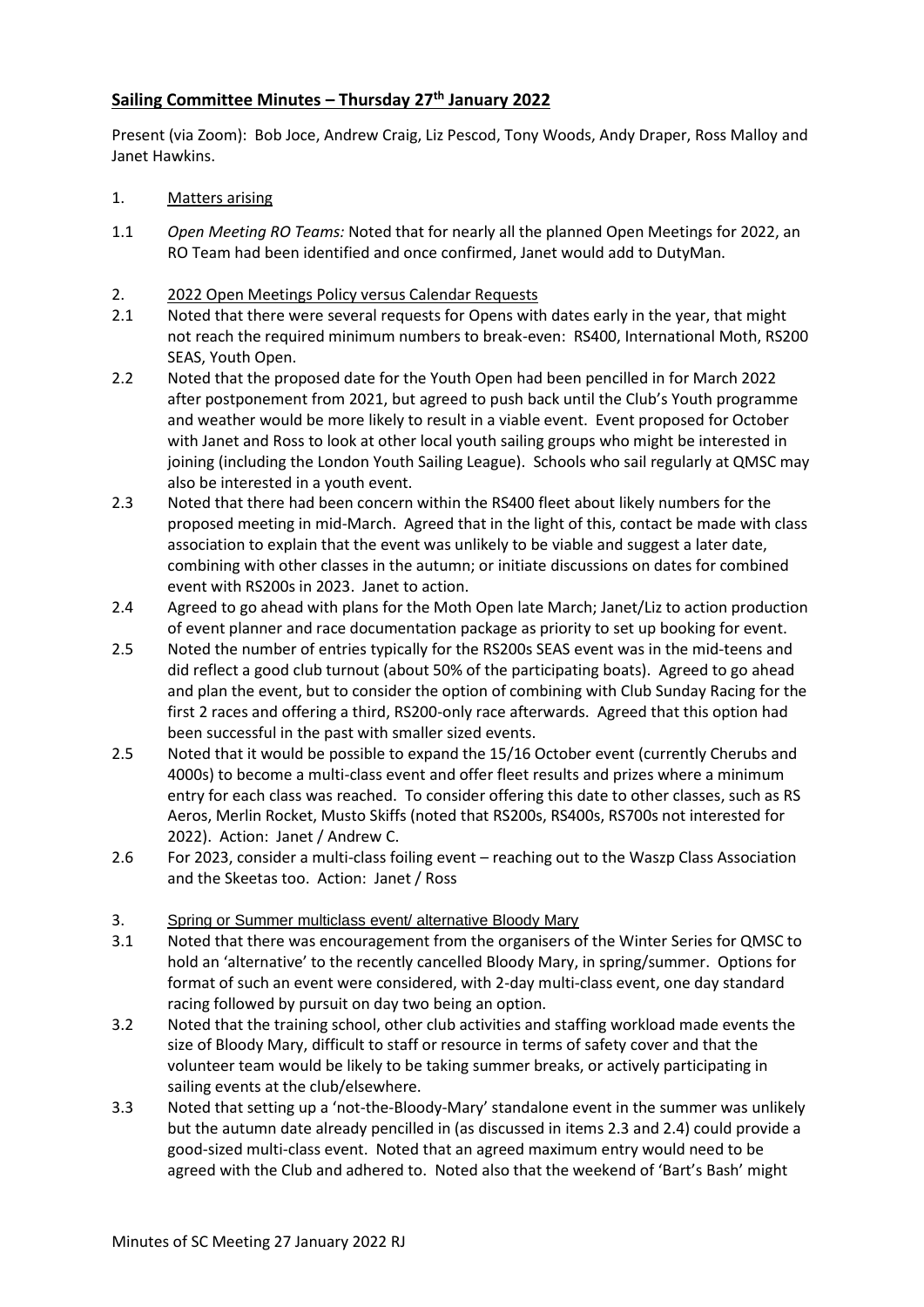also present an opportunity for an open meeting, being in September. Andrew C agreed to investigate these options further at the Dinghy Show in February.

- 3.4 Noted that there was likely to be further winter disruption in the next couple of years as the pandemic subsided, so the timing and format of the Bloody Mary might need to be considered carefully to avoid the need to cancel the event outright in the future. Agreed that major cost items included the hiring of tower lights, long staff hours with the current format and timing of the event. Agreed to investigate an earlier start time for racing and size of the event. This would be the subject of separate discussion.
- 4. RO Shortage and Active Involvement of New ROs
- 4.1 Noted that there had been some good responses to the recent email to the RO Team and that duties were being booked in.
- 4.2 Noted that for 2022, those acting as RO Team for Rookie Racing would be included in DutyMan and gain RO credits for any club racing duties undertaken.
- 4.3 Without having taken the Rookie Racing and all the Open Meeting duties into account, it looks like an average of 5 duties each might need to be the norm for 2022 in order to cover all the club racing. Noted that with Rookie Racing included in the number of duties to be rostered, this may increase.
- 4.3 Agreed that the third person position in the committee boat was a great way of reintroducing RO Team members needing some refreshing of skills as well as those recently trained. Noted also that with sustained high numbers competing in club racing, this position continued to be highly important in running racing efficiently. Noted – Janet continues to contact the more recently trained RO Team members to slot them into  $3<sup>rd</sup>$  position.
- 4.4 Noted that the credit for RO duties for the 2022 calendar to be off-set against 2023-24 membership subscriptions (whether Select or Standard) had been raised from £25 to £33 per duty, giving a potential £132 reduction in membership fees that might be particularly attractive to younger members of the club.
- 4.5 Noted that continuing to encourage new people to join the RO Team by means of conversations, eg. with regular Wednesday racers, Saturday Clubbers, or Sailability volunteers was a very successful way of recruiting people. Agreed that the next RO course would also be included in the next club newsletter as well. Action: Janet
- 4.6 Agreed that the Race Officer website page needed updating with the increase in RO credits and how this would apply to membership. Action: Janet
- 5. Class Captains' Dinner
- 5.1 Noted that there were currently 15 people attending, either fleet/class captains, key roles within the staff team or representatives of other interest groups within the club, which was encouraging.
- 5.2 Noted there were a number of topics that Andrew C would be asking individuals to lead discussions on during the evening.
- 5.3 Topics for discussion included results by fleet and fleet sizes; separate starts for fleets, improving the engagement of fleet members with club/activities, mentoring, youth sailing – integration with established fleets, improving the profile of QM classes within the Class Associations, exploring communication methods.
- 6. August Sunday Racing Format
- 6.1 Agreed that the proposed racing events did not constitute a 'Series' as such and that spot prizes would be awarded after each Sunday's racing in August.
- 6.2 Format proposed was: One week Sprints, one week Wednesday-style (K&L course), one 'standard Sunday-style', one pursuit race which would be the HoneyPot Open Pursuit race.
- 7. RS400 Gold Series